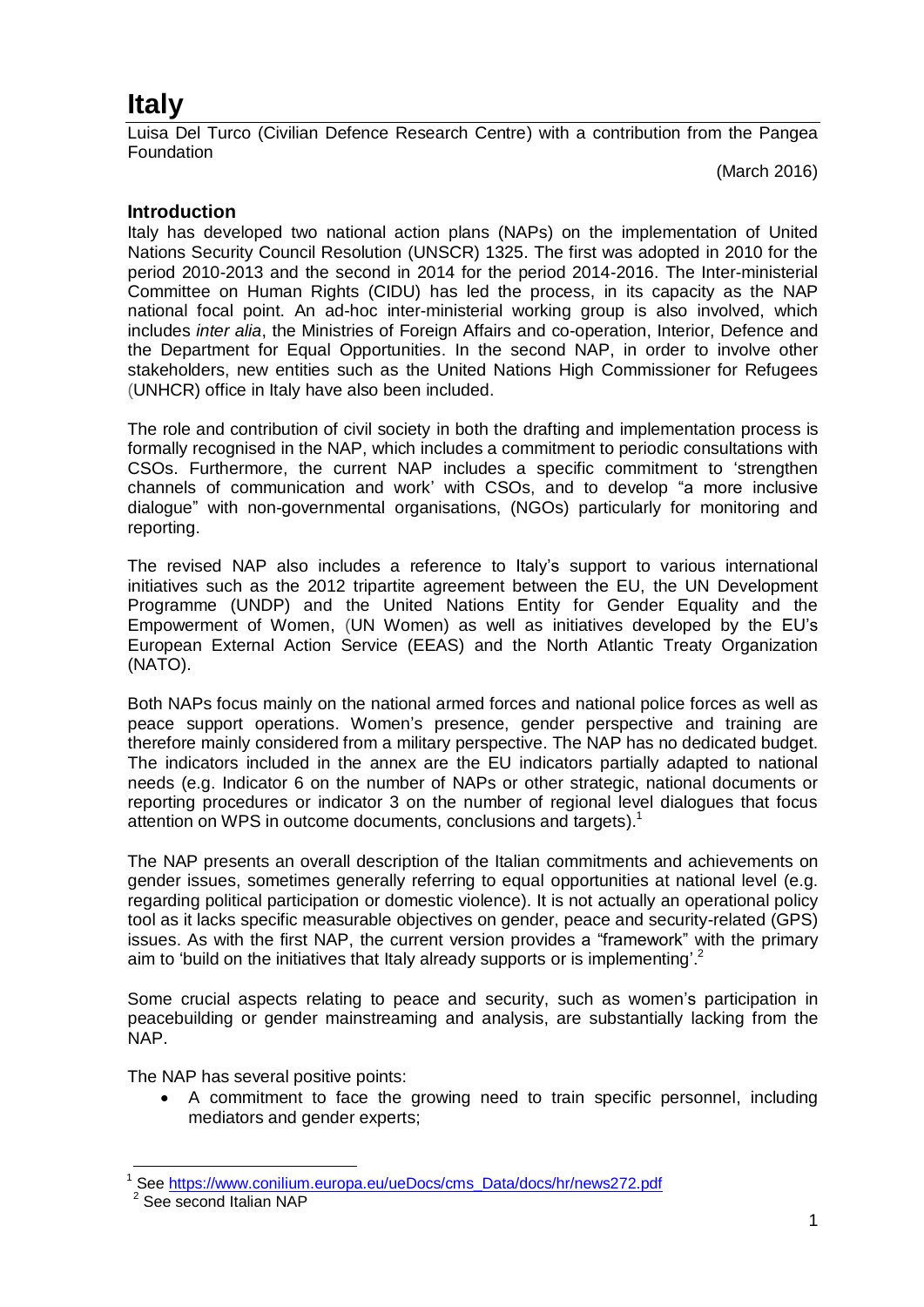- The inclusion of women in peace processes and in all decision-making processes as a specific objective;
- A commitment to a more inclusive dialogue with civil society organisations (CSOs), including biannual consultations and participation in monitoring and reporting (to be 'conducted with relevant CSOs');
- A commitment to monitoring and reporting after one year with an outline of 'potential' indicators (Annex 1);
- Publication on the website of a roster of experts.

However, the NAP also presents a number of structural challenges. The first four objectives are related to peace operations and the military dimension. However, in the dedicated pages, the NAP's approach is too broad and often focuses on equal opportunities/women's rights at national level or international development cooperation:

- Objective 1 refers to peace and security (Enhance women's presence in the national armed forces as well as within national police forces, by strengthening their role in decision-making processes related to peace missions). It also includes norms on women's access to the security sector as well as a reference to the 'Guidelines on Equal Treatment, Interpersonal Relationships, Family Protection and Parenting;'
- Objective 2: (Promoting a gender perspective in peace-support operations) refers to women's empowerment and the prevention of violence against women (VAW) but it also refers to historical aspects, with measures aimed at strengthening communication and education in developing countries, and to female genital mutilation (FGM) and women's health in general;
- Objective 3: (To ensure specific training on the various aspects of UNSCR 1325, in particular to personnel taking part in peace operations) refers to the first training course for Gender Advisors to be organised for armed forces and *Carabinieri* (police) personnel and the new Centre of Excellence for Stability Police Units (CoESPU) course entitled 'Gender Protection in Peace Support Operations.' However, it also includes some education-related initiatives in the field of VAW and stalking (e.g. education for judges, teachers and experts on stalking) with reference to the NAP on violence against women (VAW);
- Objective 4 (Protection), refers to 'women' together with 'children and the most vulnerable groups fleeing from conflict and/or living in post conflict zones.' In addition to references to the international commitments to end VAW in conflictaffected areas and to the military code to be applied to military operations abroad, it also includes VAW and gender based violence (GBV) in Italy, trafficking and female genital mutilation (FGM), migration and child and maternal healthcare for foreigners.

'Strengthen the role of women in peace processes and in all decision-making processes,' which is at the heart of the most advanced NAPs, is finally recognised as a distinct issue in the current NAP. The role of women as 'agents of change' is also recognised, as well as the fundamental role of CSOs in the field is mentioned. However, this objective is not covered in great detail and includes only a generic commitment. In addition, it covers the participation of women in the armed forces, politics and company boards in Italy.

## **Design**

In August 2012, during the first NAP's implementation, CIDU activities were stopped due to a cut in public finances. CIDU was eventually re-established in September 2015 and later it coordinated the NAP development. Its members included staff from the OSCE and NATO Offices, the Revenue Guards Corps, the General Directorate for Development Cooperation, the Ministry of Defence and the General Command of the Carabinieri Corps, as well as the Ministries of Justice, Interior, Labour and Social Policies, Health, (jointly with the National Institute of Statistics – ISTAT) and the Department for Equal Opportunities at the Prime Minister's Office.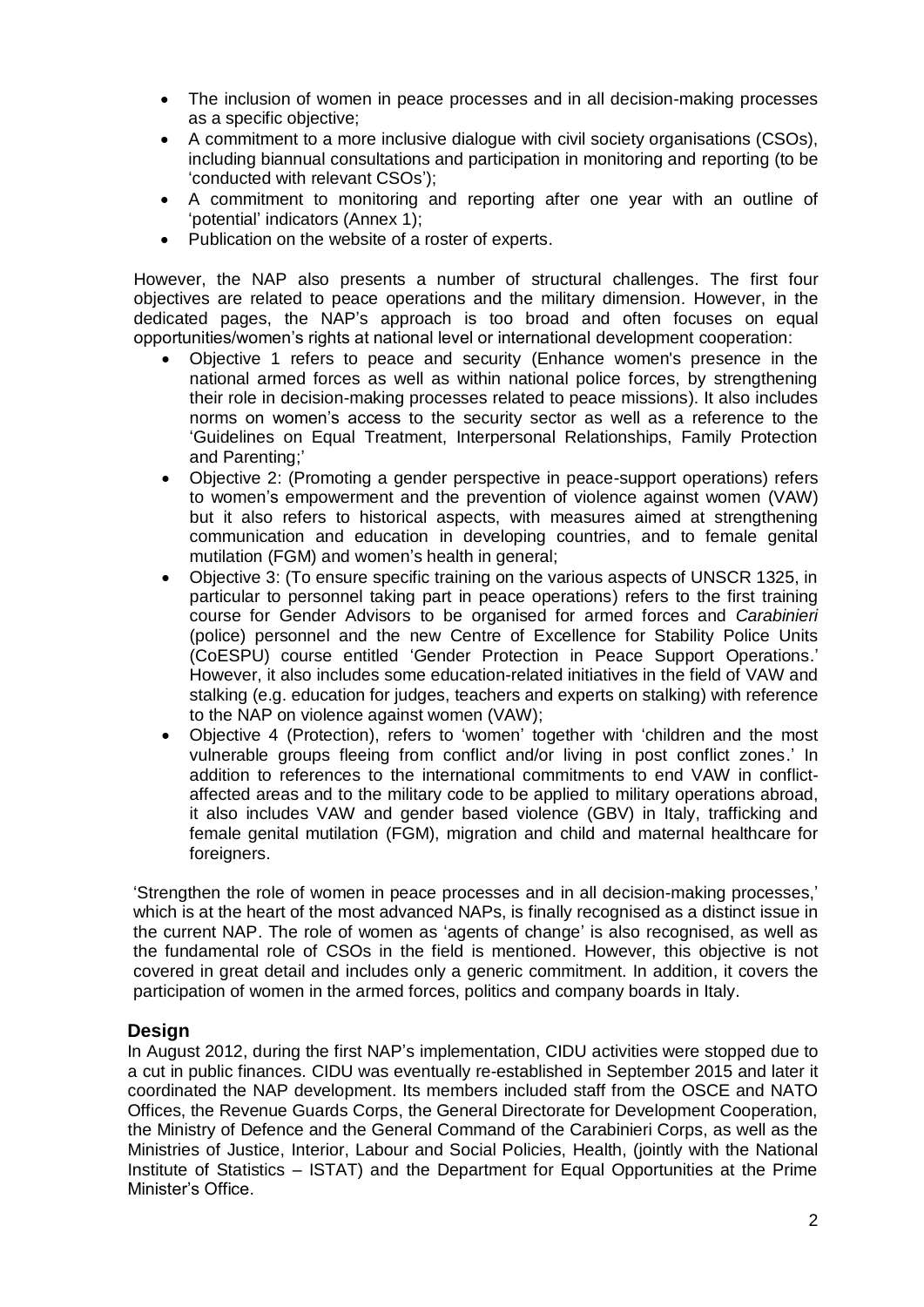CSOs have also been involved in drafting the new NAP. They were invited to provide inputs into the drafting of the new NAP during a meeting in December 2013. Approximately 10 representatives, from five different CSOs and a number of independent experts, participated in the meeting, with several of them provided recommendations in writing afterwards. In this context, the findings of EPLO's 2013 publication on the implementation of UNSCR 1325 in Europe<sup>3</sup> were also shared with the CIDU.

Some of the recommendations, which had been made during the drafting of the first NAP, were reiterated as many of them had not been taken on board. This included the need for a timeline on the NAP's implementation, specific indicators, clear lines of responsibility, an effective monitoring system, the meaningful participation of CSOs and a dedicated budget.

A draft text was circulated in January 2014 and, following a second consultation later that month, it was adopted on 27 February. The second NAP's final version was then transmitted to the UNSC in August of 2014.

Some of the input which was provided by CSOs has been incorporated into the NAP. For example, the NAP includes a reference to training on GPS for civilian personnel next to the reference to training for the armed forces and the police. It also includes an explicit reference to the Italian Civil Peace Corps to be established during the implementation period (2014-2016). However, many CSO recommendations relating to procedures and approaches were not taken into account. As a result, when the draft was circulated for tacit final approval, the majority of CSO representatives requested that they be referred to as 'participants in the consultation' rather than as 'contributors to the NAP' in order to highlight the fact that the structural changes which they had requested had not been accepted.

The EU offered a precious input during the 2013 annual meeting of the EU informal Task Force for the Implementation of UNSCR 1325. This input led to some of the most specific provisions in the second NAP on training of personnel in mediation and most likely to the adoption of the EU indicators as indicators for the Italian NAP (see also annex 1 Relevant indicators; annex 5 "Strengthening the EU Concept on Strengthening EU Mediation and Dialogue Capacities"). In the "*Second Report on the EU-indicators for the Comprehensive Approach to the EU Implementation of the UN Security Council Resolutions 1325 & 1820 on Women, Peace and Security*" there is no explicit reference to Italy for data or achievements, and the country is only mentioned as one among the 16 EU Member States which adopted a NAP on UNSCR 1325.

## **Implementation and Monitoring**

In October 2014 a meeting was organised to announce the initiatives to be developed during the Italian Presidency of the EU (July-December 2014): an international round-table entitled 'Women, peace and security – Minimum standards, harmonized guidelines and common policies for the European Agenda'. The event was organised to mark the launch of the second NAP on the International Day for the Elimination of Violence against Women on 25 November.

The CSOs consulted suggested that 31 October (the anniversary of the adoption of UNSCR 1325) would be the most suitable date for the event. Many officials from Italian ministries, the EU institutions and NATO were invited to participate in the event. Some CSOs representatives were also invited to present their perspectives on working on the implementation of UNSCR 1325. However, CSOs were only allocated a short speaking slot after the armed forces and the Italian government, EU and NATO speakers. As a result, at least one CSO representative left the meeting venue in protest and, following the event,

 $\overline{\phantom{a}}$  $^3$  See

http://www.eplo.org/assets/files/2.%20Activities/Working%20Groups/GPS/FINAL%20Case%20 Studies.pdf